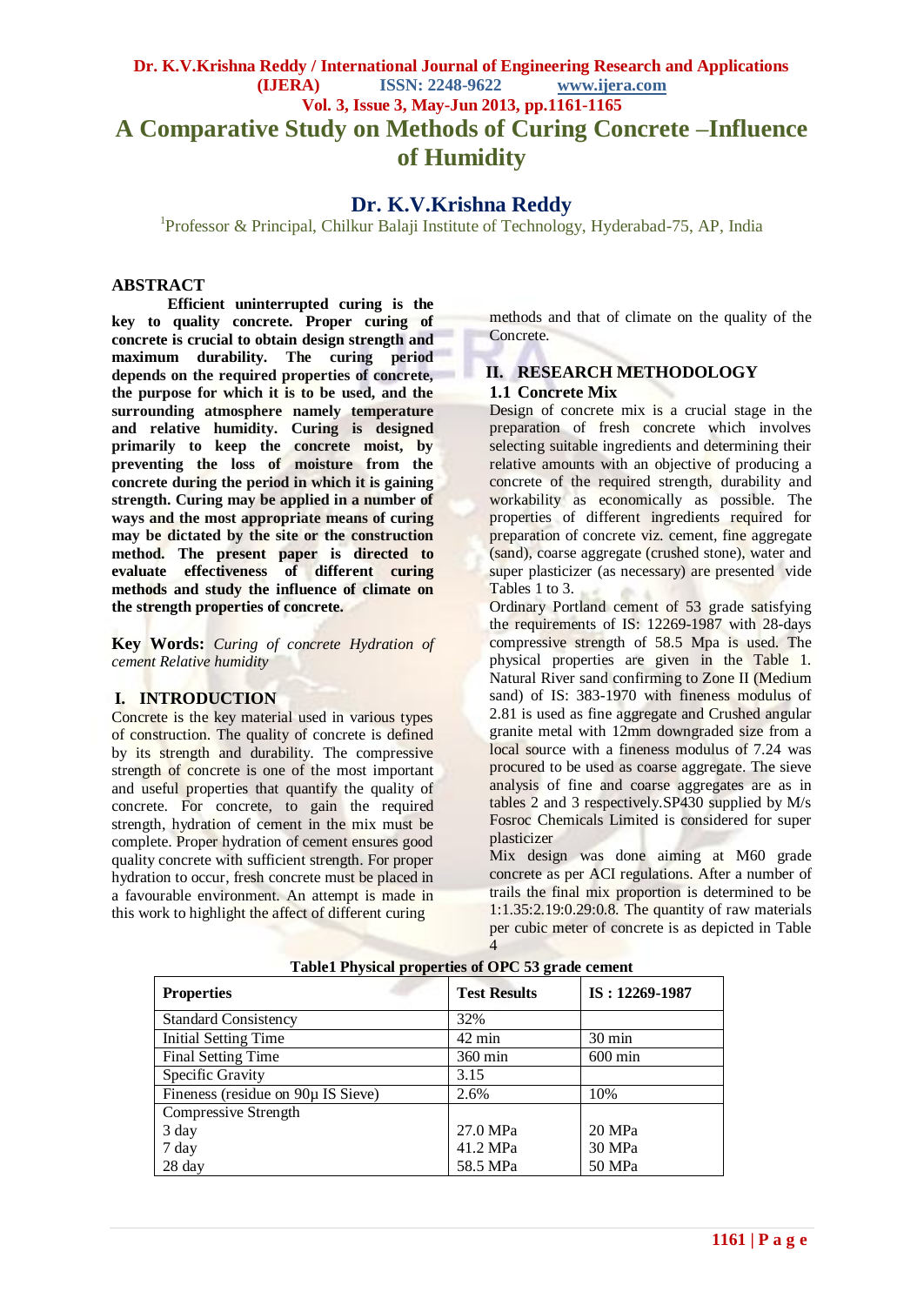# **Dr. K.V.Krishna Reddy / International Journal of Engineering Research and Applications (IJERA) ISSN: 2248-9622 www.ijera.com Vol. 3, Issue 3, May-Jun 2013, pp.1161-1165**

| Sieve     | retained<br>Wt. | Wt.<br>$\%$ | $\sim$<br>Cumulative<br>$\%$ | Cumulative % Wt. |
|-----------|-----------------|-------------|------------------------------|------------------|
| Size      | (gm)            | Retained    | Wt. Retained                 | Passing          |
| 4.75      | 13.5            | 1.35        | 1.35                         | 98.65            |
| 2.36      | 42              | 4.2         | 5.55                         | 94.45            |
| 1.18      | 243             | 24.3        | 29.85                        | 70.15            |
| $600 \mu$ | 334             | 33.4        | 63.25                        | 36.75            |
| $300 \mu$ | 234             | 23.4        | 86.65                        | 13.35            |
| $150 \mu$ | 80.5            | 8.05        | 94.7                         | 5.3              |
| $<$ 150 µ | 53              | 5.3         | 100                          |                  |

# **Table2 Sieve Analysis of Fine Aggregate**

#### **Table 3 Sieve Analysis of Fine Aggregate**

| Sieve     | Retained<br>Wt. | $\%$<br>WT.    | Cumulative<br>$\%$ | Wt.<br>Cumulative<br>$\%$ |
|-----------|-----------------|----------------|--------------------|---------------------------|
| Size      | (kg)            | Retained       | Wt. Retained       | Passing                   |
| 80        | 0               | 0              | 0                  | $\theta$                  |
| 40        | $\theta$        | 0              | $\theta$           | $\Omega$                  |
| 20        | 0.7             | 35             | 35                 | 65                        |
| 10        | 1.15            | 57.5           | 92.5               | 7.5                       |
| 4.75      | 0.13            | 6.5            | 99                 |                           |
| 2.36      | 0.009           | 0.45           | 99.45              | 0.55                      |
| 1.18      | $\Omega$        | $\overline{0}$ | 99.45              |                           |
| $600 \mu$ | $\Omega$        | 0              | 99.45              |                           |
| $300 \mu$ |                 | $\overline{0}$ | 99.45              |                           |
| $150 \mu$ | $\Omega$        | 0              | 99.45              |                           |

#### **Table 4 Quantities of raw materials per one cubic meter concrete**

| Tuble + Quantities of Tu W materials per one cable meter concrete |                                |             |           |         |           |        |                   |
|-------------------------------------------------------------------|--------------------------------|-------------|-----------|---------|-----------|--------|-------------------|
| Mix                                                               | $\mathsf{cement}(\mathsf{kg})$ | <b>Fine</b> | Aggregate | Coarse  | Aggregate | Water  | Super plasticizer |
|                                                                   |                                | (Kg)        |           | (kg)    |           | (kg)   |                   |
| M60                                                               | 504.21                         | 683.24      |           | 1108.13 |           | 141.61 | 4.6681            |

## **1.2 Curing methods**

Different curing methods namely ponding, jute bag curing, single layered membrane curing, double layered membrane curing and air curing are considered to study the affect of different methods of curing and climate on the quality of concrete. The curing compounds used for membrane curing are C1-ia white pigmented liquid paraffin based curing compound confirming ASTM C 309 Type2 Class A. C2 - a wax based paraffin emulsion confirming ASTM C 309 Type2 Class B.  $C3 - a$ white pigmented wax based compound confirming ASTM C 309-74. Concrete samples were tested after curing of 3 days, 7 days and 28 days. Curing compound was sprayed immediately after removal from moulds and in case of the double coat the second coat was applied after 5 minutes of application of first coat. Jute bag curing was done by spraying water once in the morning at 10 am and in the evening at 4.00pm

# **III. 3 DATA ANALYSIS**

Concrete was prepared in a pan mixer and cube moulds were filled using a vibrating table. The curing was done by all the methods cited in research methodology. Fig. 1 depicts the curing techniques used. The Compressive strength was determined on the compression testing machine at the end of 3 days, 7 days and 28 days of curing. The entire casting and testing procedure for the jute bag curing and air curing was done twice, once in December and then in February. Day to day Metrological data was collected for the entire month of December and February. Table 5 shows average values of the data collected. The compressive strength of the 15cmX15cmX15cm concrete cubes are presented vide Tables 6

| Month    | Max. Temp.<br>$\rm ^{(0}C)$ | Min. Temp.<br>$\sim$ | Rel. Humidity $(\% )$<br>0530 hrs | <b>Rel. Humidity</b><br>$(\frac{9}{6})$ 1730 hrs |
|----------|-----------------------------|----------------------|-----------------------------------|--------------------------------------------------|
| December | 26.53                       | 14.29                |                                   | 38.68                                            |
| February | 34.8                        | 18.9                 | 56                                |                                                  |

**Table 5 Meteorological data for the months of December and February**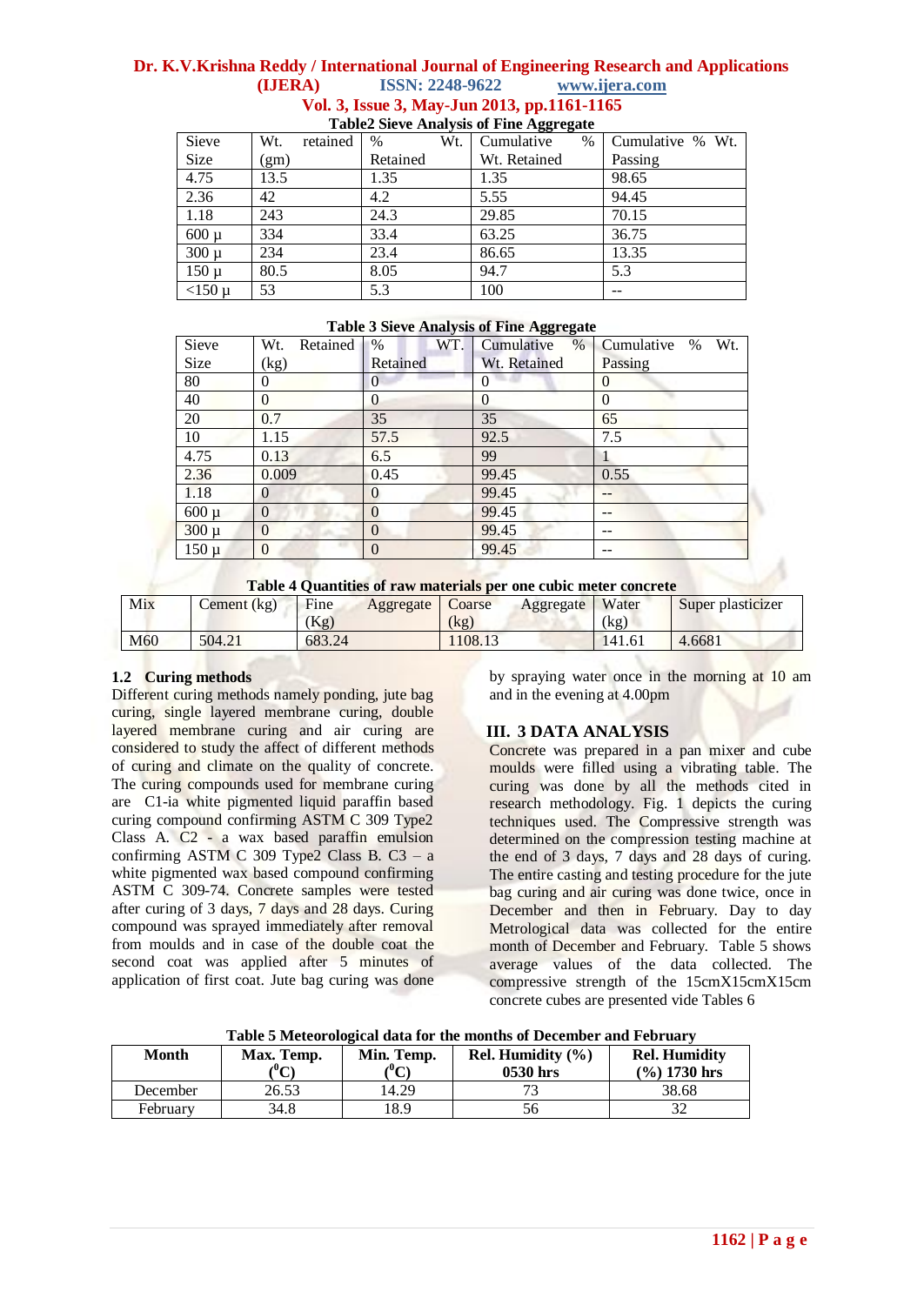# **Dr. K.V.Krishna Reddy / International Journal of Engineering Research and Applications (IJERA) ISSN: 2248-9622 www.ijera.com**



Figure 1 Ponding, Jute bag curing, Membrane Curing and Air Curing of Concrete Cubes

| Sno. | Type of curing                                     | Compressive strength (MPa) at the end of |        |         |  |
|------|----------------------------------------------------|------------------------------------------|--------|---------|--|
|      |                                                    | 3 days                                   | 7 days | 28 days |  |
|      | Ponding                                            | 33.59                                    | 44.13  | 66.13   |  |
| 2    | Membrane curing with C1<br>Single coat             | 29.05                                    | 38.39  | 58.21   |  |
| 3    | Membrane curing with C1<br>Double coat             | 31.6                                     | 41.04  | 61      |  |
| 4    | Membrane curing with C <sub>2</sub><br>Single coat | 30.1                                     | 38.49  | 56.9    |  |
| 5    | Membrane curing with C <sub>2</sub><br>Double coat | 30.84                                    | 39.86  | 59.86   |  |
| 6    | Membrane curing with C3<br>Single coat             | 25.94                                    | 33.03  | 50.6    |  |
|      | Membrane curing with C3<br>Double coat             | 29.05                                    | 38.39  | 58.21   |  |
| 8    | Jute Bag curing-December                           | 30                                       | 43.92  | 61.23   |  |
| 9    | Jute Bag curing-February                           | 27.2                                     | 36.49  | 51.58   |  |
| 10   | <b>Air Curing-December</b>                         | 33.3                                     | 40.56  | 49.89   |  |
| 11   | <b>Air Curing-February</b>                         | 23.85                                    | 32.6   | 38      |  |

## **Table 6 Compressive strength of concrete for different types of curing**

## **IV. RESULTS**

The test results are plotted as shown in Figure 2-4. Rate analysis is done to check the cost effectiveness of the different types of curing methods based on the rates in the market. It is found that curing compounds are cost effective.

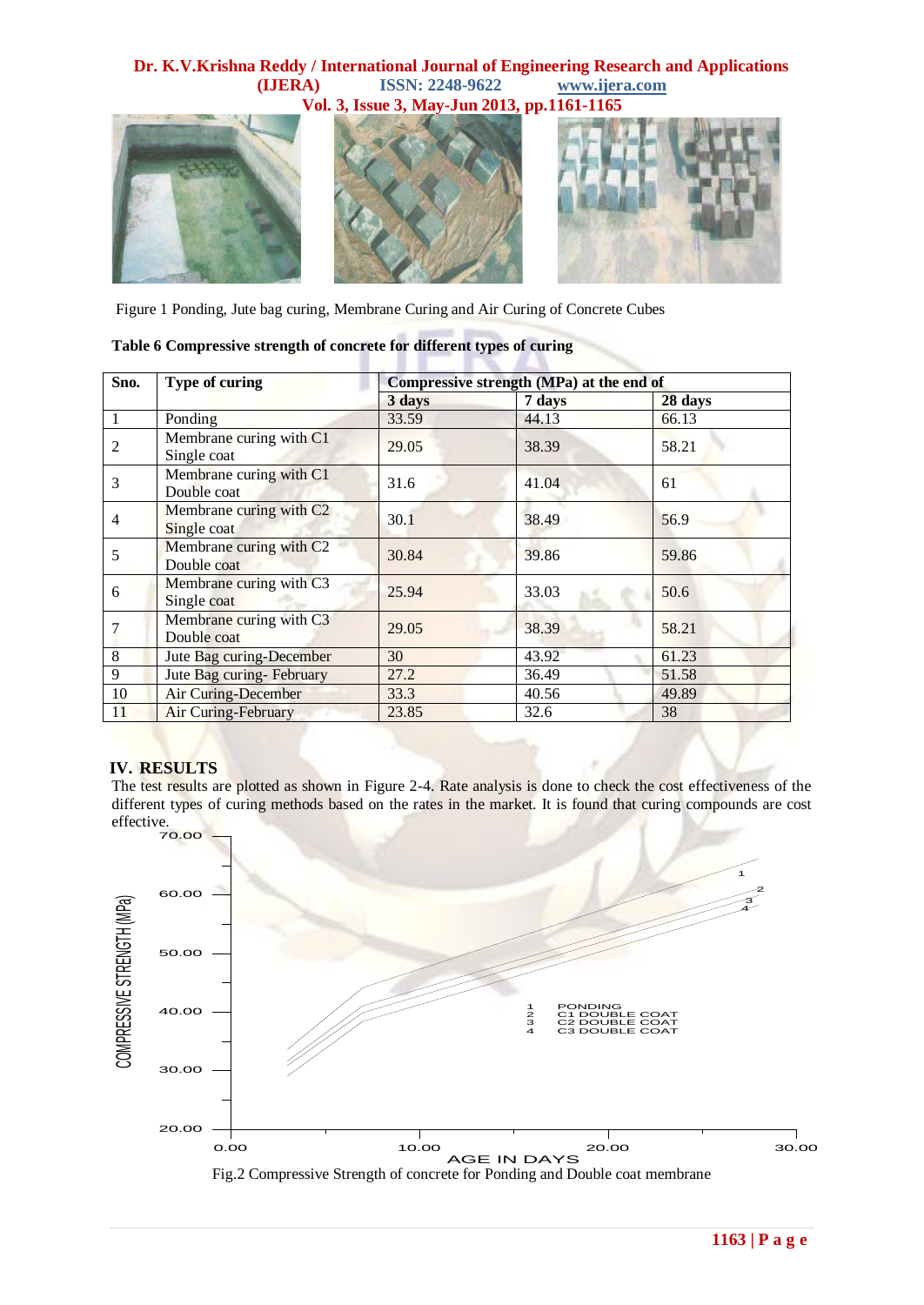



#### **V. ACKNOWLEDGEMENT**

At the outset the author would thank the Head, CED, Vasavi college of Engineering for his valuable guidance and Project batch students for their effort during experimentation.

#### **VI. CONCLUSION**

- 1. Use of curing compounds resulted in strength up to 85 to 90 % of ponding.
- 2. White based curing compounds were found effective than membrane based Curing compounds.
- 3. A double layer application of a high efficiency index curing compounds such as C1 and C2 did not significantly improve the concrete

properties when compared with the corresponding single layer application. However a double layer application of a low efficiency index curing compound C3 clearly improved the concrete properties when compared with the corresponding single layer application. The results indicated that, if a high efficiency index curing compound is uniformly applied with a sufficient amount, no double layer application is necessary.

4. Air curing during December with relative humidity (73%) and temperature  $(26.53^{\circ}C)$ showed that 28 days compressive strength was in comparison with jute bag curing as the cubes